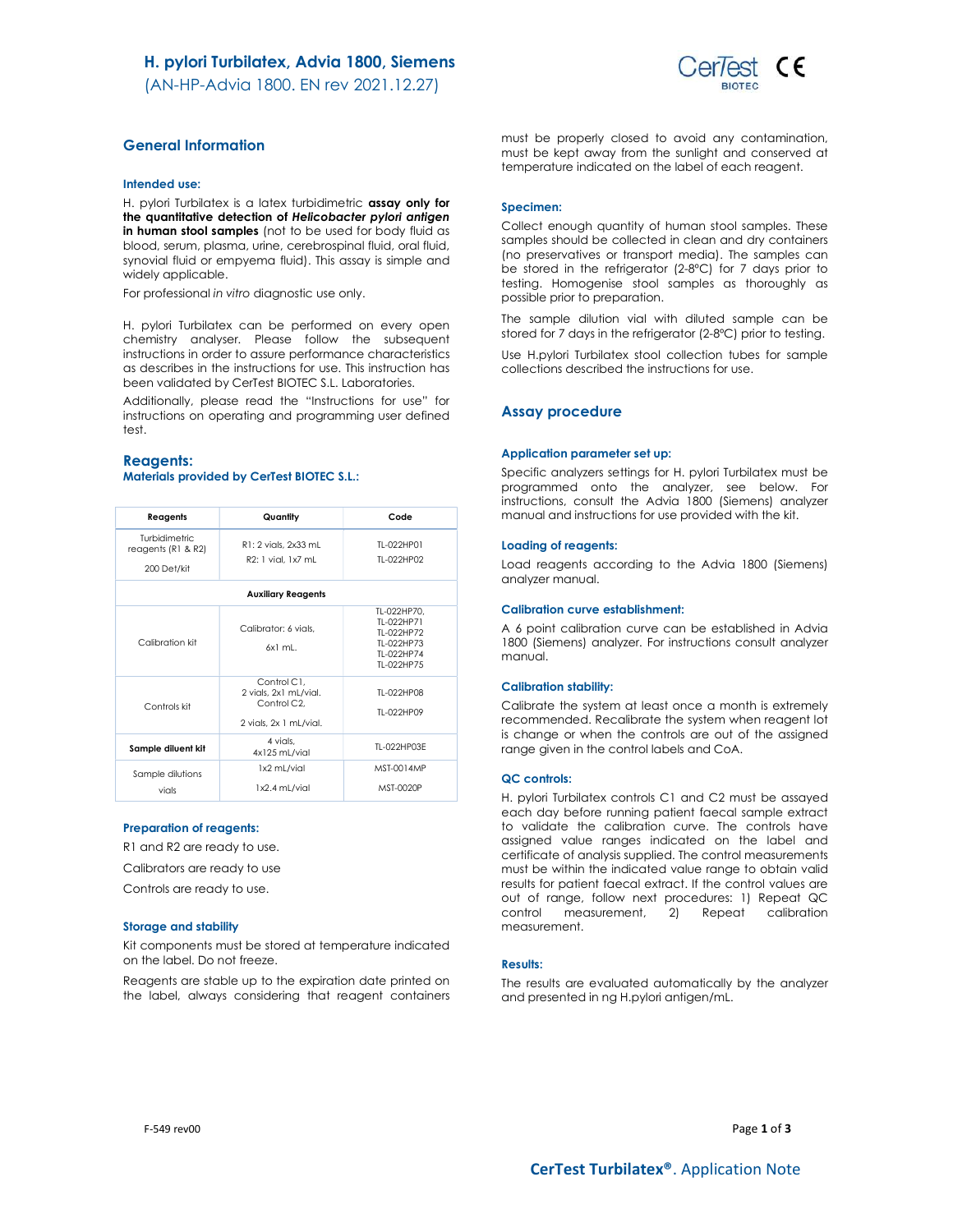## H. pylori Turbilatex, Advia 1800, Siemens



(AN-HP-Advia 1800. EN rev 2021.12.27)

### Performance characteristics

The following results have been obtained during the validation of H.pylori Turbilatex on the Advia 1800 (Siemens) analyzer.

### Linearity:

H. pylori Turbilatex on Advia 1800 (Siemens) analyzer using calibrator kit is linear in the calibration range of 0-40 ng H.pylori antigen/mL.



### Measuring range:

H.pylori Turbilatex assay measuring range is 0.8-40 ng H.pylori antigen/ml on the Advia 1800 (Siemens) analyser. Samples higher concentrated than 40 ng H.pylori antigen/mL of stool must be diluted for proper quantification by the user, using additional sample buffer.

#### Prozone effect

Using the reported parameters, no prozone effect (hook effect) was observed up to 0.2 mg H. pylori antigen/mL of stool. Samples with H. pylori antigen concentration of 0.2 mg H. pylori antigen/mL give a typical positive result >40 ng H.pylori antigen/mL.

#### Detection limit

Limit of detection (LOD): 0.8 ng H. pylori antigen/ml. The lower limit of detection of H. pylori Turbilatex was determined on 20 samples and 2 sample replicates as the mean value + 2xSD.

Limit of quantification (LOQ): 1 ng H. pylori antigen/mL. The lower limit of quantification is defined as the lowest actual amount of analysis that can be reliably detected; imprecision is < 20% as CV% on the Advia 1800 (Siemens) analyzer.

### Precision

H. pylori Turbilatex was tested with three different controls levels.

|              | Low            | Medium          | High            |
|--------------|----------------|-----------------|-----------------|
|              | $(1 \nmid mL)$ | $(10 \nmid mL)$ | $(40 \nmid mL)$ |
| N            | 20             | 20              | 20              |
| Mean (ng/mL) | 1.08           | 10.23           | 39.76           |
| SD (ng/ml)   | 0.12           | 0.79            | 2.01            |
| CV (%)       | 11             | 8               | 5               |

### Method comparison

Results obtained with H. pylori Turbilatex on the Advia 1800 (Siemens) analyzer were compared with an immunochromatographic test (CerTest H. pylori, CerTest). The results were as follows:

|                                             | Sensitivity | Specificity |
|---------------------------------------------|-------------|-------------|
| H. pylori Turbilatexys<br>CerTest H. pylori | 86.5%       | >98%        |

### Shipping damage

Please notify your distributor, it this product was received damaged.

# Symbols key

| <b>IVD</b> | For in vitro diagnostic use only     | A.  | Keep dry               |
|------------|--------------------------------------|-----|------------------------|
|            | Consult instructions for use         |     | Temperature limitation |
| <b>REF</b> | Catalogue number                     | LO1 | Lot number             |
|            | Use by                               |     | Manufacturer           |
| Σ<br>n     | Contains sufficient for <n> test</n> | DIL | Sample diluent         |
|            | Keep out of the sunlight             |     |                        |

# **Manufacturer**

### CERTEST BIOTEC S.L.

Pol. Industrial Río Gállego II,Calle J, Nº 1, 50840, San Mateo de Gállego, Zaragoza (SPAIN) www.certest.es

### **NOTES**

Please refer to the instruction for use for the detailed information about the test on the following:

Synthesis; Principle; Precautions; Reagents; Specimen collection and preparation; Interpretation of results and limitations.

F-549 rev00  $Page 2 of 3$